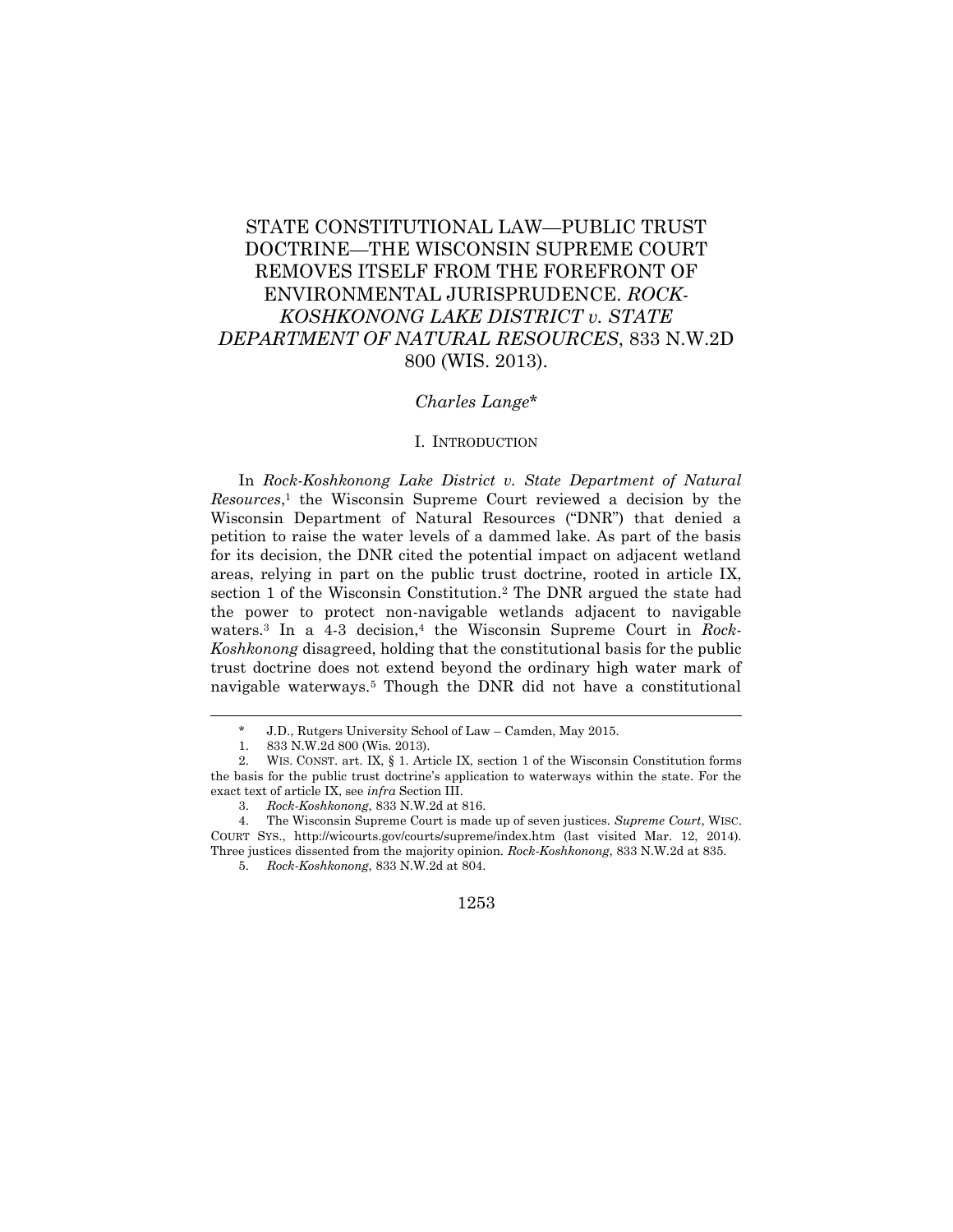public trust basis to regulate non-navigable water, the majority found that it could nevertheless do so through the state's police power.<sup>6</sup> This Comment will argue that in reaching its decision, the majority in *Rock-Koshkonong* departed from precedent in narrowing the public trust doctrine, confused the issue of ownership with regulation, and engaged in a strained analysis of the relation between the public trust doctrine and state police power.

# II. STATEMENT OF THE CASE

The dispute in this case arose from a 2003 petition from the Rock-Koshkonong Lake District ("District") to raise the DNR-designated water level of Lake Koshkonong.<sup>7</sup> Pursuant to Wisconsin state law, the DNR has the authority to regulate water levels in all navigable waterways in the state.<sup>8</sup> In response to the District's petition, the DNR performed a series of environmental tests lasting two years and issued a proposed order denying the District's petition in April 2005.<sup>9</sup> After the District filed for a contested case, the dispute went before the Department of Administration, Division of Hearings and Appeals.<sup>10</sup> As part of its argument, the DNR presented expert testimony on the detrimental effects that raising the lake's water level would have on adjacent wetlands.<sup>11</sup> The Administrative Law Judge's ("ALJ") decision made a number of factual findings, including findings on water quality, the ordinary high water mark ("ordinary high water mark"), wildlife, agricultural drainage, public access, and navigability.<sup>12</sup> In terms of wetland considerations, the ALJ found that raising the water level would

<sup>6.</sup> *Id.*

<sup>7.</sup> *Id.* at 803–04. The Rock River-Koshkonong Association, Inc. and Lake Koshkonong Recreational Association, Inc. both joined the District's petition. *Id.* For simplicity's sake, the three entities will be referred to as "the District."

<sup>8.</sup> WIS. STAT. ANN. § 31.02(1) (West 2008) ("The department, in the interest of public rights in navigable waters or to promote safety and protect life, health and property may regulate and control the level and flow of water in all navigable waters . . . .").

<sup>9.</sup> *Rock-Koshkonong*, 833 N.W.2d at 808.

<sup>10.</sup> *Id.*

<sup>11.</sup> *Id.* at 808–09.

<sup>12.</sup> *Id.* at 811–12. In total, the ALJ made 120 findings of fact. *Id.* at 810.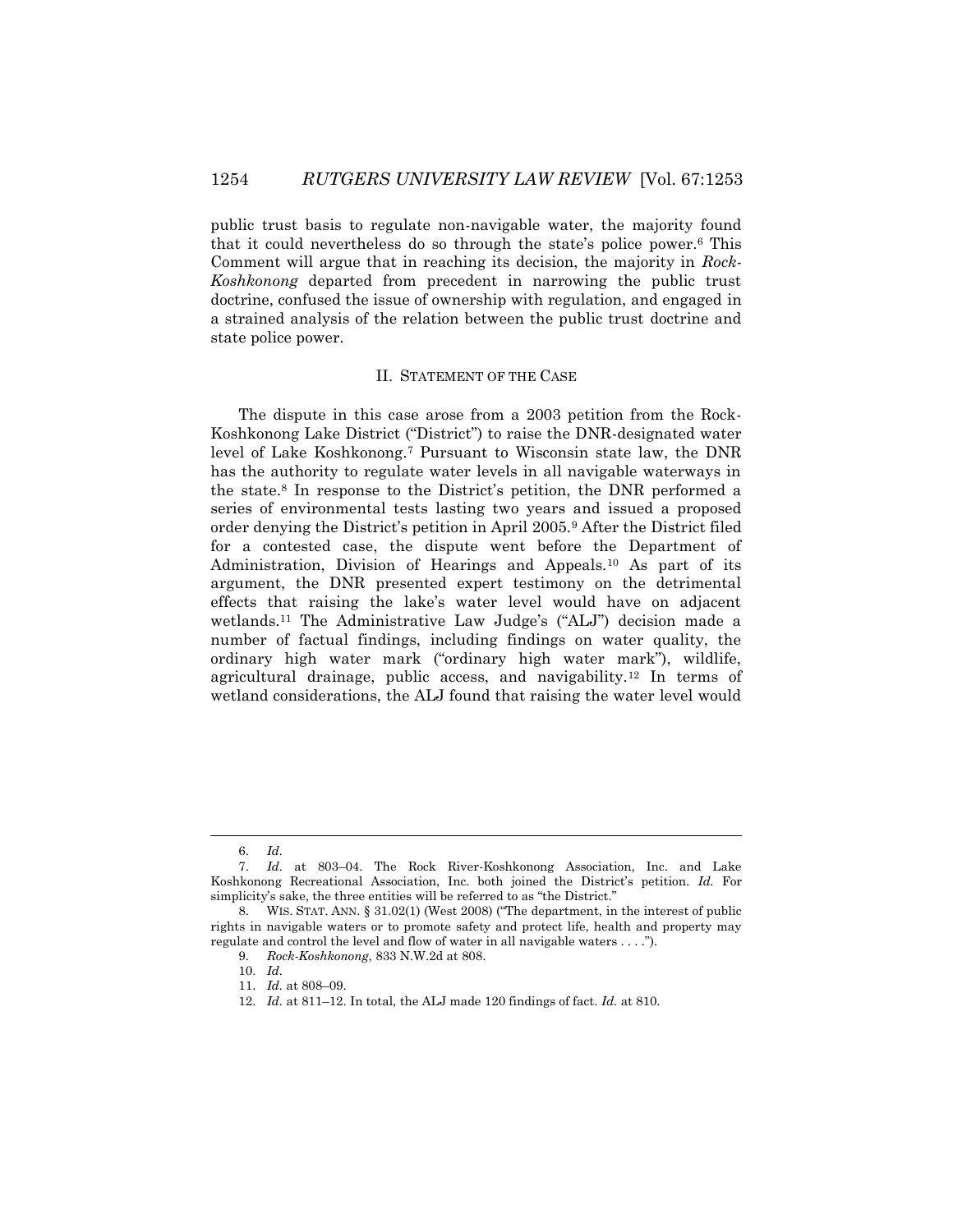be detrimental to the wetland area in terms of shoreline erosion,<sup>13</sup> water quality, $14$  and wildlife. $15$ 

The District then appealed the ALJ's decision to the Rock County Circuit Court, contending that the DNR and ALJ erroneously interpreted "public rights in navigable waters" and the DNR's duty to "protect . . . property" found in the statute.<sup>16</sup> Specifically, the District contended that the DNR had improperly expanded the public trust doctrine by protecting non-navigable wetlands.<sup>17</sup> The circuit court affirmed the prior decision, as did the Wisconsin Court of Appeals.<sup>18</sup> The court of appeals found that the DNR's consideration of the impact on adjacent wetlands was reasonable and consistent with "the very resources [the DNR] has been assigned to protect." <sup>19</sup> The District petitioned for review from the Wisconsin Supreme Court, which granted review in February 2013.<sup>20</sup>

The Wisconsin Supreme Court identified four main issues for consideration.<sup>21</sup> In examining the extent of the public trust doctrine, the

19. *Id.* at 864.

. . . .

l

<sup>13.</sup> Specifically, the ALJ decision noted, "[t]he reduced frequency of low water conditions during the summer and the increase in the average summer water levels . . . account for the loss of wetlands over the past 70 years." Review of the Water Level Decision for Lake Koshkonong and the Indianford Dam, No. 3-SC-2003-28-3100LR ¶ 41 (Wis. Div. of Hearings & Appeals Dec. 1, 2006).

<sup>14.</sup> "An increase in water levels is likely to further degrade overall water quality on Lake Koshkonong . . . . " *Id.*  $\P$  42. The ALJ concluded this degradation would occur through additional wetland loss, which would "reduce the system's capacity to slow flood and stormwater, and diminish the capacity to filter nutrients, sediments, and other pollutants, resulting in increased levels of pollutants being carried downstream in surface waters." *Id.* ¶ 57.

<sup>15.</sup> The wetlands provide natural habitats for amphibians and reptiles (collectively, "herptiles"). *Id.* ¶ 66. "Continued loss [of these habitats] will likely lead to continued incremental loss of herptile populations *on and around* Lake Koshkonong." *Id.* ¶ 67 (emphasis added).

<sup>16.</sup> *Rock-Koshkonong*, 833 N.W.2d at 813. The District argued two additional points for overturning the decision: improperly considering wetland water quality considerations and excluding certain economic evidence. *Id.* While these arguments are fully discussed in the opinion, they are outside the scope of the constitutional issues focused on in this Comment.

<sup>17.</sup> *Id.*

<sup>18.</sup> Rock-Koshkonong Lake Dist. v. State Dep't of Natural Res., 803 N.W.2d 853, 854– 55 (Wis. Ct. App. 2011).

<sup>20.</sup> *Rock-Koshkonong*, 833 N.W.2d at 813.

<sup>21.</sup> *Id.* at 804. Only the second issue identified by the court is relevant to the constitutional basis for the public trust doctrine. The other three issues presented are:

<sup>[</sup>W]hat level of deference, if any, should be accorded to the DNR's conclusions of law under the circumstances of this case?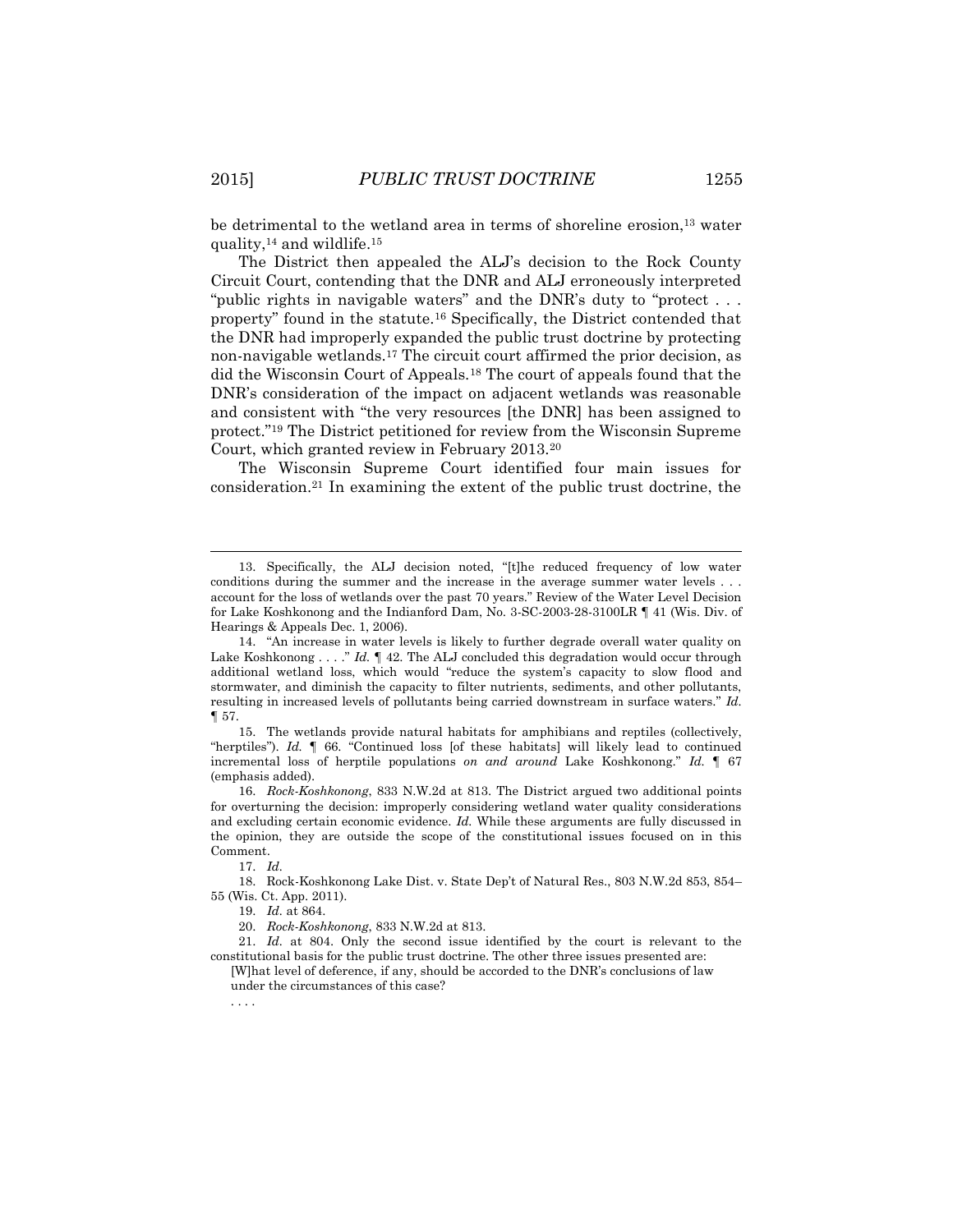court framed the issue as whether the DNR exceeded its authority under the public trust doctrine by considering the impact on private wetlands that are adjacent to the lake and located above the ordinary high water mark.<sup>22</sup> On this issue, the Wisconsin Supreme Court disagreed with the findings of the court of appeals.<sup>23</sup> The Wisconsin Supreme Court held the DNR did not have constitutional authority to regulate land above the ordinary high water mark to protect or promote navigable waterways.<sup>24</sup> However, it upheld the DNR's consideration of these lands under statutory authority as a valid use of the state's police power.<sup>25</sup> The court then remanded for proceedings consistent with the opinion on other issues.<sup>26</sup>

#### III. HISTORY OF WISCONSIN'S PUBLIC TRUST DOCTRINE

Recognizing the public nature of navigable waters, the public trust doctrine vests ownership and control of the land under navigable waters in the state.<sup>27</sup> It is a longstanding common law doctrine with roots in ancient Roman law.<sup>28</sup> One of the major concepts underpinning the public trust doctrine was the notion that certain interests, "such as navigation and fishing, were sought to be preserved for the benefit of the public; accordingly, property used for those purposes was distinguished from general public property which the sovereign could routinely grant to

*Id.*

<sup>. . . [</sup>D]id the DNR exceed its authority in making a water level determination under Wis. Stat. § 31.02(1) "in the interest of public rights in navigable waters" by considering wetland water quality standards in Wis. Admin. Code § NR 103?

<sup>. . . [</sup>D]id the DNR err in making a water level determination under Wis. Stat. § 31.02(1) by excluding evidence and refusing to consider the impacts of water levels on residential property values, business income, and public revenue?

<sup>22.</sup> *Id.*

<sup>23.</sup> *Id.* at 835.

<sup>24.</sup> *Id.* at 804.

<sup>25.</sup> *Id.*

<sup>26.</sup> *Rock-Koshkonong*, 833 N.W.2d at 805.

<sup>27.</sup> Kenneth K. Kilbert, *The Public Trust Doctrine and the Great Lakes Shores*, 58 CLEV. ST. L. REV. 1, 4 (2010).

<sup>28.</sup> Joseph L. Sax, *The Public Trust Doctrine in Natural Resource Law: Effective Judicial Intervention*, 68 MICH. L. REV. 471, 475 (1969); *see also* Melissa K. Scanlan, *Implementing the Public Trust Doctrine: A Lakeside View into the Trustees' World*, 39 ECOLOGY L.Q. 123, 125–26 (2012) ("It is not surprising that the public trust doctrine arose out of just such a traditional society when it was recognized under ancient Roman law—the air, running water, the sea, and consequently the shores of the sea were shared as a commons for all to use." (internal quotation marks omitted)).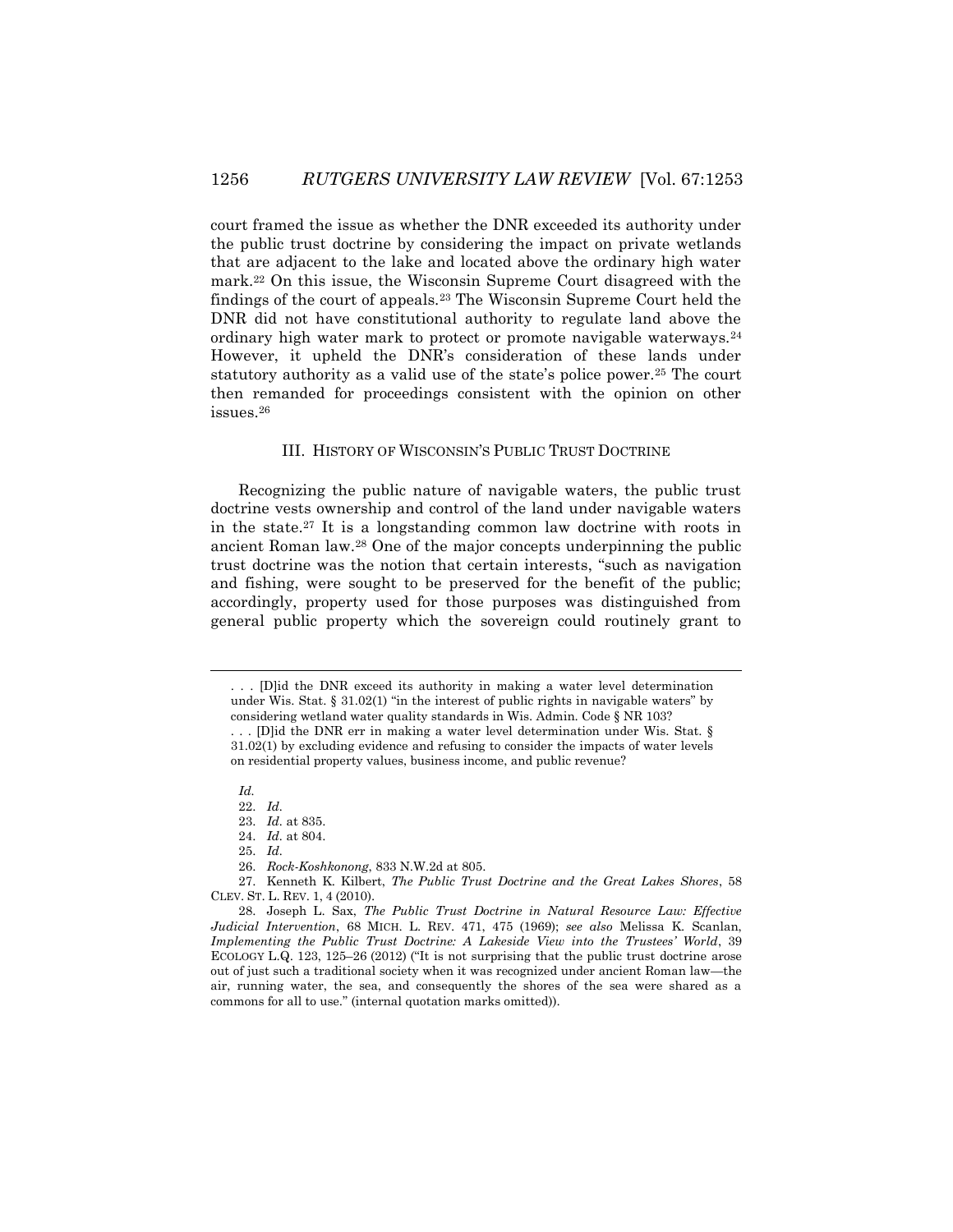private owners."<sup>29</sup> Under this doctrine, "a state holds the beds of navigable bodies of water in trust for all of its citizens and has an obligation to protect public rights in navigable waters."<sup>30</sup> The extent and reach of the doctrine varies, as individual states are largely responsible for its implementation.<sup>31</sup>

Wisconsin has enjoyed a reputation as a state with a wealth of "natural beauty and recreational opportunities."<sup>32</sup> Wisconsin is home to more than 15,000 inland lakes, more than 33,000 miles of rivers and streams, and approximately 5.3 million acres of wetlands.<sup>33</sup> Its resources also include the Mississippi River, Lake Michigan, and Lake Superior.<sup>34</sup> Not surprisingly, Wisconsin has, over the years, crafted a well-developed public trust doctrine.<sup>35</sup>

The public trust doctrine in Wisconsin is a longstanding principle that can be traced back to the Northwest Ordinance of 1787. <sup>36</sup> The doctrine is codified in article IX, section 1 of the Wisconsin Constitution,

 $\overline{a}$ 

36. The majority opinion in *Rock-Koshkonong* begins its analysis with a brief overview of the historical basis for article IX, section 1 of the Wisconsin Constitution. Rock-Koshkonong Lake Dist. v. State Dep't of Natural Res., 833 N.W.2d 800, 817–18 (Wis. 2013). Specifically, it quotes the following passage from *Muench v. Public Service Commission*:

After the Revolutionary War, the original thirteen states were impoverished and were confronted with the problem of paying the debts created by the war. States without western lands demanded that Virginia and other states claiming such lands to the west should cede the same to the Confederation to be sold to pay such debts. In 1783 the Virginia legislature authorized the ceding of the Northwest Territory to the Confederation, and the actual deed of conveyance was executed March 1, 1784. This cession was made upon two conditions: (1) The new states to be admitted as members of the Federal Union were to have the same rights to sovereignty as the original states; and (2) The navigable waters flowing into the Mississippi and the St. Lawrence rivers, and the carrying places between them, were to be forever free public highways. These conditions were incorporated into the Northwest Ordinance of 1787, which set up the machinery for the government of the Northwest Territory.

53 N.W.2d 514, 516 (Wis. 1952).

<sup>29.</sup> Sax, s*upra* note 28, at 475.

<sup>30.</sup> John Quick, Note, *The Public Trust Doctrine in Wisconsin*, 1 WIS. ENVTL. L.J. 105, 105 (1994) (citing Muench v. Pub. Serv. Comm'n, 53 N.W.2d 514, 517 (Wis. 1952)).

<sup>31.</sup> Scanlan, *supra* note 28, at 126.

<sup>32.</sup> Jodi H. Sinykin, *At a Loss: The State of Wisconsin After Eight Years Without the Public Intervenor's Office*, 88 MARQ. L. REV. 645, 647 (2004).

<sup>33.</sup> *Id.*

<sup>34.</sup> *Id.*

<sup>35.</sup> Quick, *supra* note 30, at 106. For an in-depth examination of the history of the public trust doctrine in Wisconsin, see Patrick O. Dunphy, *The Public Trust Doctrine*, 59 MARQ. L. REV. 787, 794–803 (1976).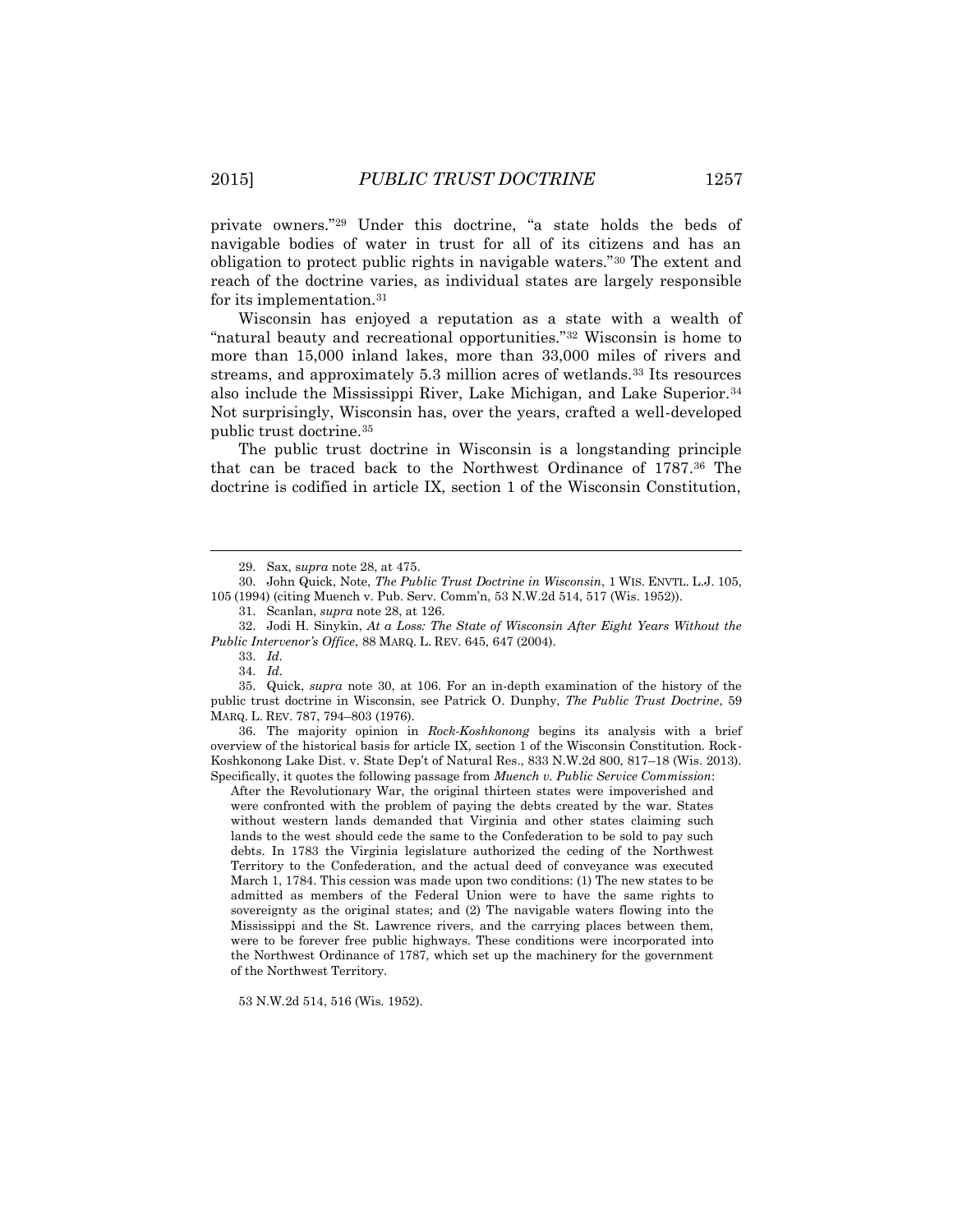which borrowed the language from the Northwest Ordinance.<sup>37</sup> It reads as follows:

The state shall have concurrent jurisdiction on all rivers and lakes bordering on this state so far as such rivers or lakes shall form a common boundary to the state and any other state or territory now or hereafter to be formed, and bounded by the same; and the river Mississippi and the navigable waters leading into the Mississippi and St. Lawrence, and the carrying places between the same, shall be common highways and forever free, as well to the inhabitants of the state as to the citizens of the United States, without any tax, impost or duty therefor.<sup>38</sup>

As trustee, Wisconsin holds title to navigable waters in trust for the citizens of the state, provided the water is "navigable in fact for any purpose."<sup>39</sup> This title (i.e., ownership of the land underneath the water) extends up to the line of ordinary high water mark of the navigable body of water.<sup>40</sup> To effectively promote the state's affirmative obligations as trustee of navigable waters, the legislature delegated substantial authority to the DNR over water management.<sup>41</sup>

Courts in Wisconsin have long held that the public trust doctrine is "organic law" that should be interpreted broadly in order to protect the intended benefits of navigable waters.<sup>42</sup> The public trust is an active duty

 $\overline{a}$ 

40. State v. Trudeau, 408 N.W.2d 337, 341 (Wis. 1987) (citing Ill. Steel Co. v. Bilot, 84 N.W. 855, 856 (Wis. 1901)).

41. Section 31.02(1) states: "The department, in the interest of public rights in navigable waters or to promote safety and protect life, health and property may regulate and control the level and flow of water in all navigable waters  $\dots$  ." WIS. STAT. ANN. § 31.02(1) (West 2008); *see also* Wis.'s Envtl. Decade, Inc. v. Dep't of Natural Res., 271 N.W.2d 69, 73 (Wis. 1978) (discussing the delegation of public trust duties to the DNR through Wisconsin Statutes chapters 29–31 and 33).

42. In discussing the public trust doctrine's development in Wisconsin, the Wisconsin Supreme Court stated in *Diana Shooting Club* that:

The wisdom of the policy which, in the organic laws of our state, steadfastly and carefully preserved to the people the full and free use of public waters cannot be questioned. Nor should it be limited or curtailed by narrow constructions. It should

<sup>37.</sup> Jason J. Czarnezki, *Environmentalism and the Wisconsin Constitution*, 90 MARQ. L. REV. 465, 468 (2007).

<sup>38.</sup> WIS. CONST. art. IX, § 1.

<sup>39.</sup> *Muench*, 53 N.W.2d at 519. The initial tests of navigability, discussed *infra* note 86, involved whether a waterway could float logs to market in at least part of the year. The definition has been broadened over the years to extend to waterway navigability for any purpose (both recreational and commercial) and includes both natural and artificial waterways. *See* State v. Bleck, 338 N.W.2d 492, 495 (Wis. 1983); *see also* Czarnezki, *supra*  note 37, at 468–69.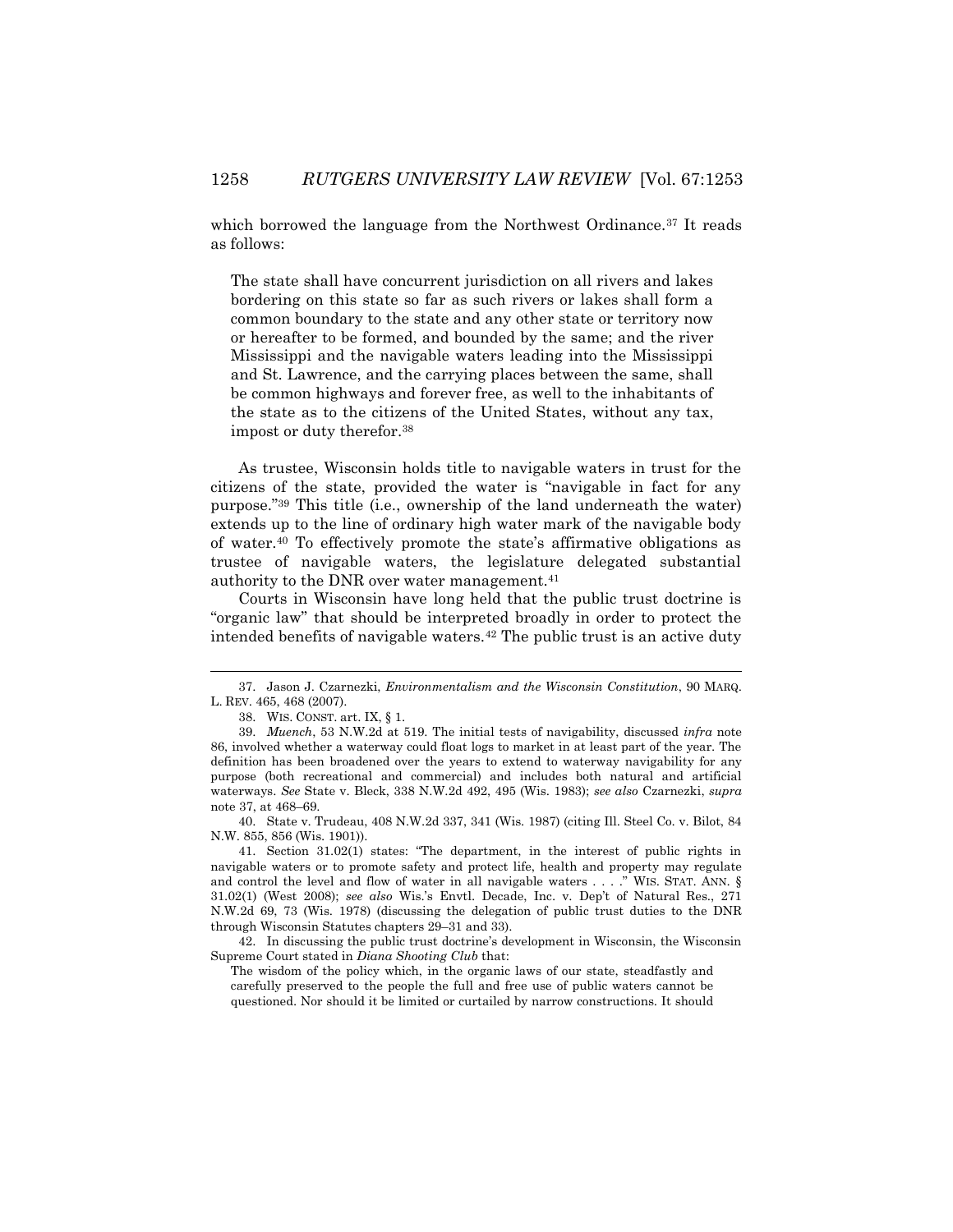that requires the state to not only promote navigation, but to protect and preserve those waters.<sup>43</sup> Under this broad mandate, Wisconsin courts have cited the public trust doctrine in upholding regulations of groundwater wells and shoreline zoning ordinances.<sup>44</sup> While these cases suggest that the public trust has been extended beyond the navigable waters themselves, the basis for public trust power has always been firmly rooted in the protection and promotion of the state's navigable waterways.

# IV. THE COURT'S REASONING

# *A. The Majority Opinion*

The four justice majority opinion,<sup>45</sup> written by Justice Prosser, viewed the main issue to be how far the constitutional public trust doctrine jurisdiction extends. In its review of precedent and the history of article IX, the majority states that in Wisconsin, the basis for the state's public trust authority is on the existence of navigable water.<sup>46</sup> Specifically, its power and jurisdiction are premised upon state ownership of the land underneath navigable waterways.<sup>47</sup>

The opinion then focuses its analysis on the state's ownership of land under the navigable water. The court explains that the public trust doctrine vests different levels of ownership depending on the body of water and its navigability.<sup>48</sup> The doctrine vests complete ownership over lake beds, but gives qualified titles to riparian owners along navigable streams.<sup>49</sup> The reason for the distinction is that streams can change course or become non-navigable over time, rendering state ownership of

(Wis. 2011) (groundwater wells); *Just*, 201 N.W.2d at 768–69 (shoreline ordinances).

*be interpreted in the broad and beneficent spirit* that gave rise to it in order that the people may fully enjoy the intended benefits. Navigable waters are public waters, and as such they should enure to the benefit of the public. They should be free to all for commerce, for travel, for recreation, and also for hunting and fishing, which are now mainly certain forms of recreation. *Only by so construing the provisions of our organic laws can the people reap the full benefit of the grant secured to them therein*.

Diana Shooting Club v. Husting, 145 N.W. 816, 821 (Wis. 1914) (emphasis added).

<sup>43.</sup> Just v. Marinette Cnty., 201 N.W.2d 761, 768 (Wis. 1972).

<sup>44.</sup> *See* Lake Beulah Mgmt. Dist. v. State Dep't of Natural Res., 799 N.W.2d 73, 77–78

<sup>45.</sup> *See supra* note 4.

<sup>46.</sup> Rock-Koshkonong Lake Dist. v. State Dep't of Natural Res., 833 N.W.2d 800, 817– 18 (Wis. 2013).

<sup>47.</sup> *Id.* at 818–19.

<sup>48.</sup> *Id.* at 819.

<sup>49.</sup> *Id.*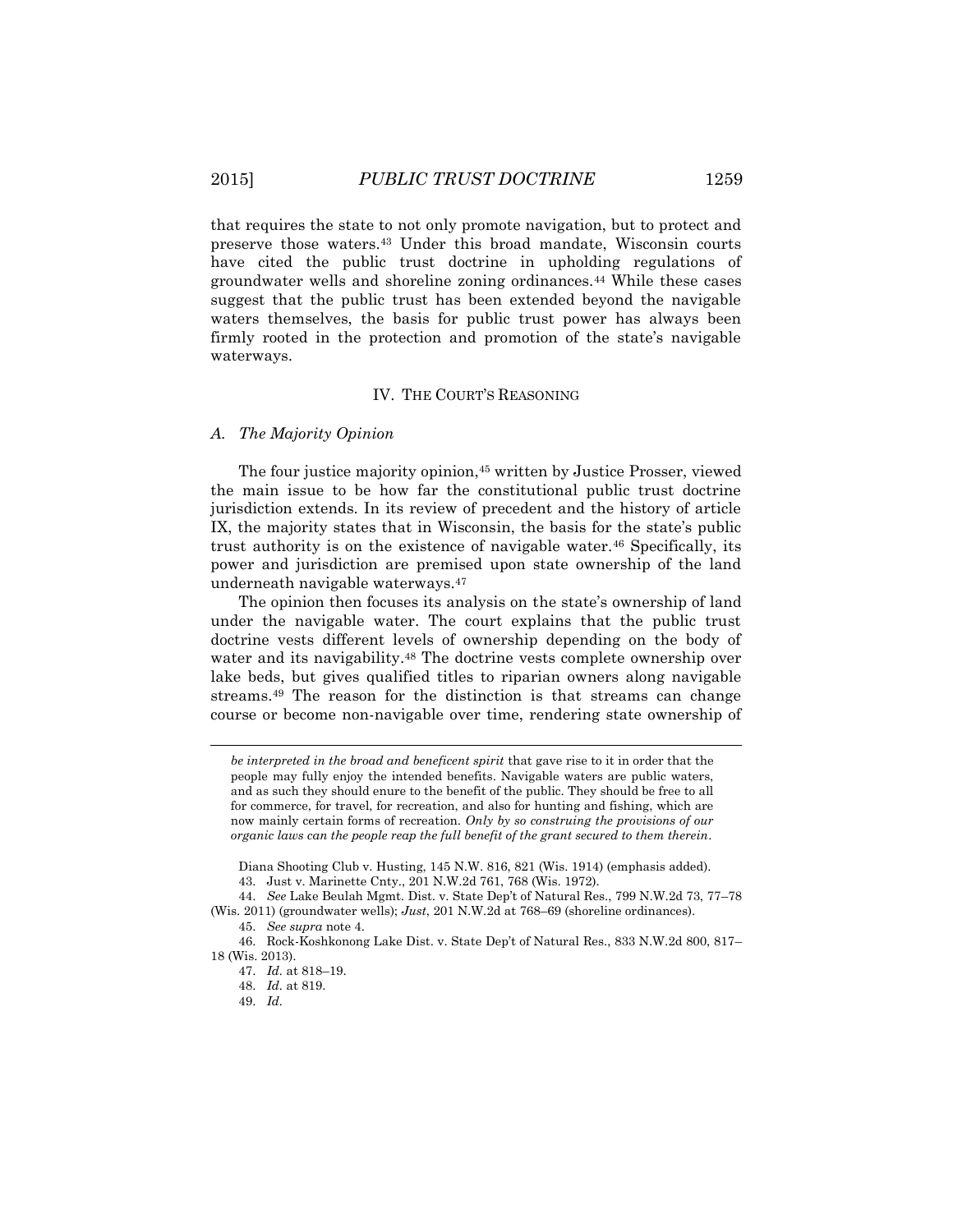stream beds problematic and impractical.<sup>50</sup> The question of ownership is critical to the majority because the public trust doctrine "implicates state ownership or virtual state ownership—by virtue of its trust responsibility—of *land* under navigable water."<sup>51</sup>

With this theory of ownership in mind, the majority concludes that there is no constitutional basis for the DNR's use of the public trust doctrine as jurisdiction over non-navigable lands. The public trust doctrine grants jurisdiction between the ordinary high water marks of navigable rivers and lakes, but not land above it. The court acknowledged the state's duty required it "not only to promote navigation but also to protect and preserve its waters for fishing, hunting, recreation, and scenic beauty,"<sup>52</sup> but rejected the contention that the public trust doctrine powers granted by the constitution extended beyond the ordinary high water mark.<sup>53</sup> Extending the trust to cover wetlands above the ordinary high water mark, the majority reasoned, would create substantial uncertainty in terms of ownership of private lands and would present no logical stopping point for the state's constitutional basis for jurisdiction over private lands.<sup>54</sup> Thus, the DNR was incorrect to rely upon the public trust doctrine in regulating wetlands above the ordinary high water marks of Lake Koshkonong.<sup>55</sup> In doing so, the majority established a bright-line test for the use of the public trust doctrine: any land above the ordinary high water mark of a navigable water is not subject to the constitutional public trust duty.<sup>56</sup>

In making this conclusion, the majority drew a distinction between "[a]pplying the state's police power to land above or beyond the [ordinary high water mark] . . . to protect the public interest *in navigable waters*" and "asserting public trust jurisdiction over non-navigable land and water."<sup>57</sup> While there was no constitutional basis for the DNR to protect

<sup>50.</sup> *Id.* at 820. The majority discusses the issue of qualified title versus ownership in trust to highlight the fact that in Wisconsin, the public trust doctrine does not vest complete ownership of land under all navigable waterways. In the case of streams and rivers, if the waterway were to become non-navigable, the private riparian owners would regain title to the lands.

<sup>51.</sup> *Id.*

<sup>52.</sup> *Rock-Koshkonong*, 833 N.W.2d at 821 (quoting Wis.'s Envtl. Decade, Inc. v. Dep't of Natural Res., 271 N.W.2d 69, 72 (Wis. 1978)).

<sup>53.</sup> *Id.* (emphasis omitted) (quoting *Wis.'s Envtl. Decade*, 271 N.W.2d at 72). The majority reasons that giving the state constitutional trust power to regulate scenic beauty beyond its public trust jurisdiction (beyond the ordinary high water marks) could give the state authority to regulate all lands that could be seen from navigable waterways.

<sup>54.</sup> *Id.* 55. *Id.* at 835.

<sup>56.</sup> *See id.* at 820–21.

<sup>57.</sup> *Id.* at 821.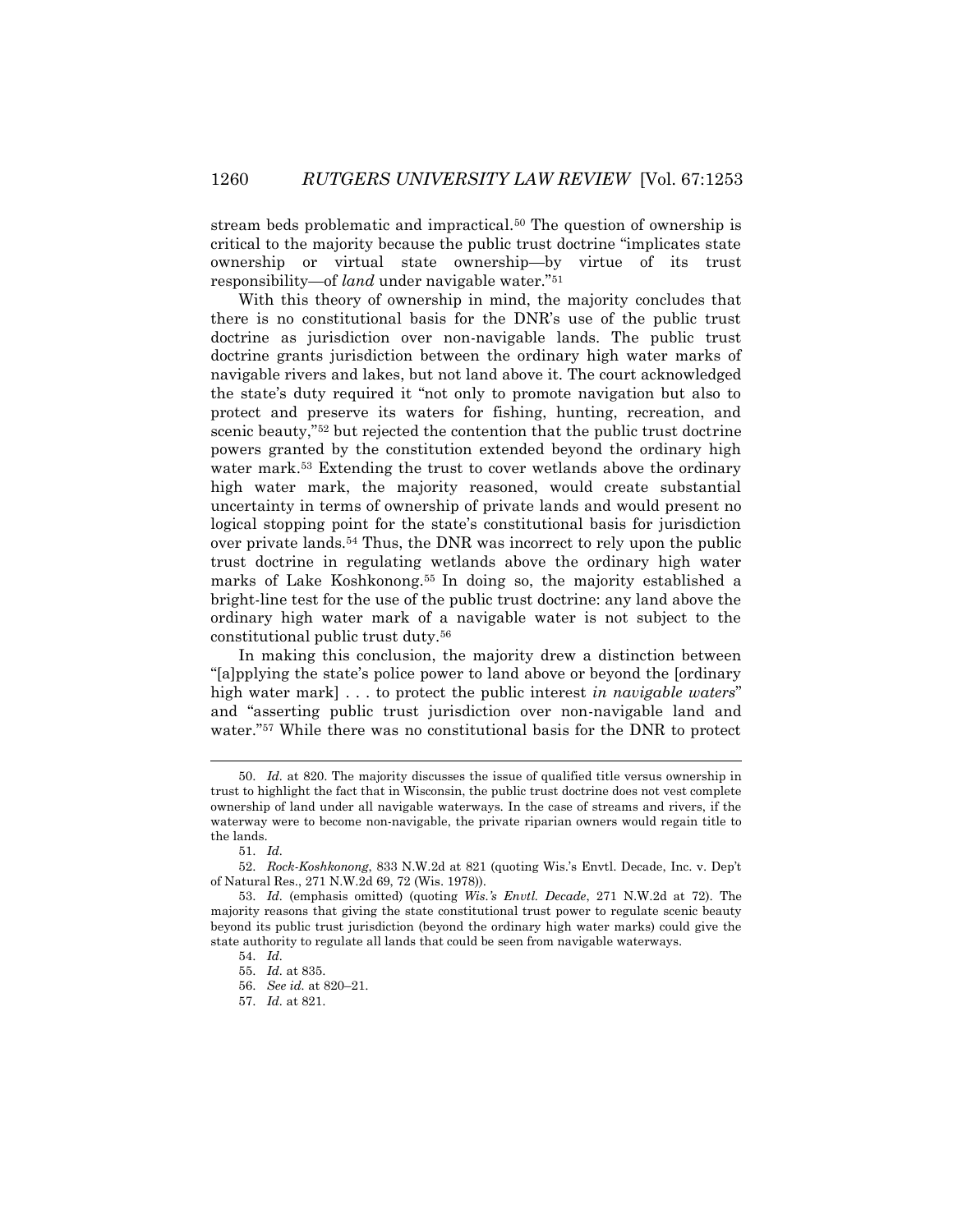non-navigable wetlands, the court examined whether section 31.02(1) of the Wisconsin Statutes allowed the DNR to do so pursuant to the state's general police power.<sup>58</sup> The key phrase, according to the majority, was that the DNR could regulate water levels "in the interest of public rights in navigable waters *or* to promote safety and protect life, health and property."<sup>59</sup> Because the two phrases in the statute are separated by "or," the statute must have been predicated on two distinct grounds; the former being the public trust duty and the latter being the general police power.<sup>60</sup> The phrase "to promote safety and protect . . . property" was a legislatively authorized use of the police power to protect the wetlands above the ordinary high water mark.<sup>61</sup> The distinction between the constitutional public trust power and the general state police power was important to the majority because police power "is subject to constitutional and statutory protections afforded to property, may be modified from time to time by the legislature, and requires some balancing of competing interests in enforcement."<sup>62</sup>

In support of their interpretation of the statute, the majority examined its prior decision in *Just v. Marinette County*, <sup>63</sup> a "textbook example" of the state's use of the police power to protect navigable waterways through shoreland zoning ordinances.<sup>64</sup> The majority found it

If the statute read only that the department "in the interest of public rights in navigable waters," may regulate and control the level and flow of water in all navigable waters, the statute would be seen as a direct enforcement mechanism for the public trust in navigable waters. But the statute does more. It contains a disjunctive element giving the department authority to regulate and control the flow of water in all navigable waters "to promote safety and protect life, health and property."

64. *Rock-Koshkonong*, 833 N.W.2d at 822. The *Just* decision involved a challenge to shoreland zoning ordinances that prevented the changing of the natural character of land within 1000 feet of navigable lakes. 201 N.W.2d at 761, 767. The decision makes reference to both the police power and public trust doctrine. *See id.* at 768–69.

<sup>58.</sup> *Rock-Koshkonong*, 833 N.W.2d at 822.

<sup>59.</sup> WIS. STAT. ANN. § 31.02(1) (West 2008) (emphasis added). The majority noted that promoting safety and protecting property are both subjects within the police power of the state. *Rock-Koshkonong*, 833 N.W.2d at 824 (quoting Wis. Power & Light Co. v. Pub. Servs. Comm'n, 92 N.W.2d 241 (Wis. 1958)).

<sup>60.</sup> *Rock-Koshkonong*, 833 N.W.2d at 824.

<sup>61.</sup> *Id.* at 822. According to the majority, the DNR could not rely on the public trust doctrine in protecting adjacent wetlands, as they were above the ordinary high water mark. It could do so, however, under the broad power granted to them in the statute by the phrase "or to promote safety and protect life, health and property." This phrase is an explicit authorization to act pursuant to the police power. The opinion goes on to say:

*Id.* at 824 (quoting § 31.02(1)).

<sup>62.</sup> *Id.*

<sup>63.</sup> 201 N.W.2d 761 (Wis. 1972).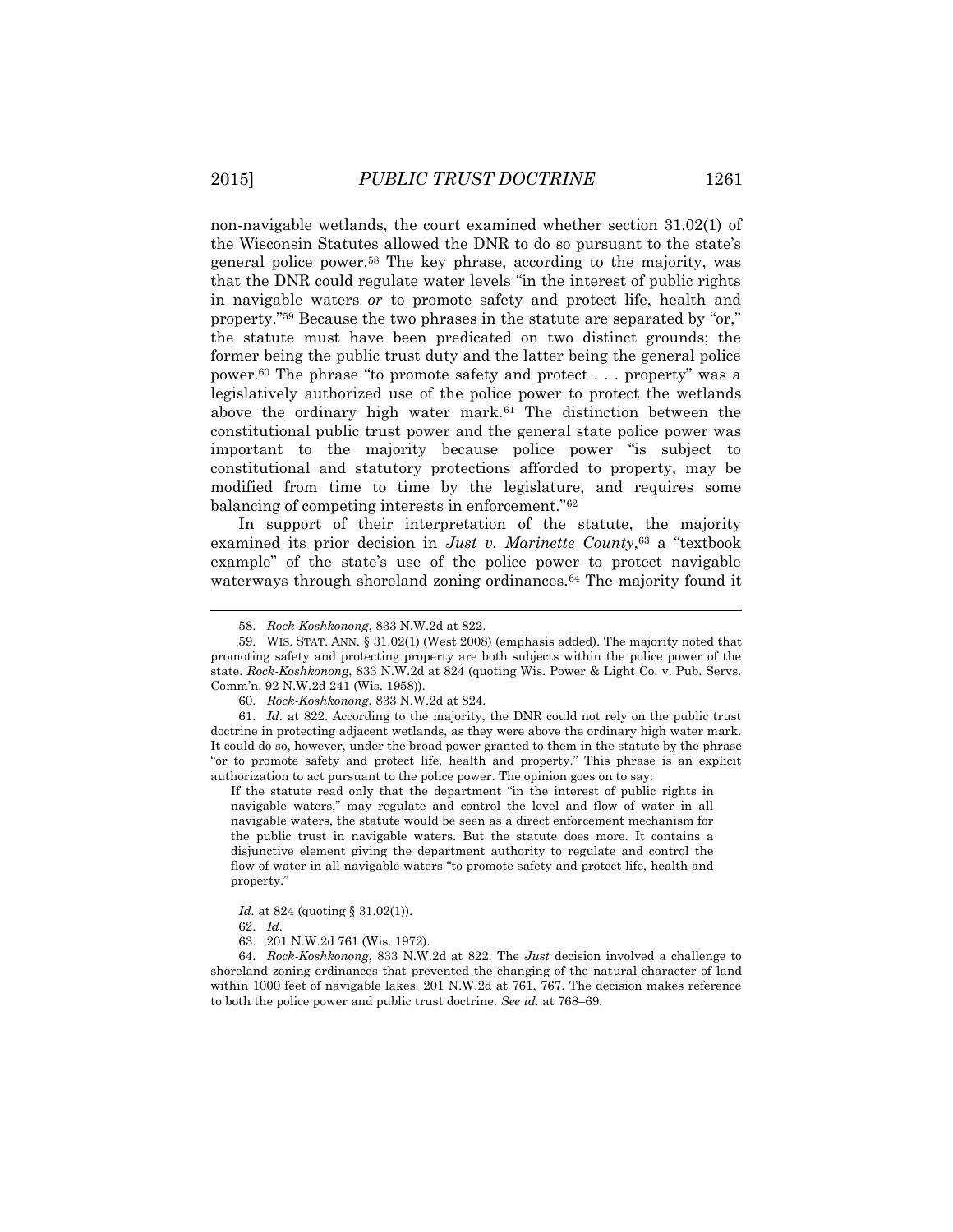clear that the *Just* court was relying on the police power rather than the public trust doctrine as the ordinance applied to lands up to 1000 feet from navigable lakes and 300 feet from navigable rivers.<sup>65</sup> These distances are well outside the ordinary high water mark jurisdiction of the public trust doctrine, and "[i]t should be obvious that the state does not have *constitutional public trust jurisdiction* to regulate land a distance of more than three football fields away from a navigable lake or pond."<sup>66</sup> The majority here concluded, as it believed the *Just* court did, that the police power was the only basis to protect wetlands above the ordinary high water mark.<sup>67</sup>

# *B. The Dissent*

The dissenting opinion took issue with the majority's interpretation of past precedent and its narrowing of the public trust doctrine.<sup>68</sup> Justice Crooks argued that the majority incorrectly reinterpreted the *Just* decision as relying on the police power. 69

The dissent contended that a broad interpretation of the public trust doctrine and its jurisdiction is long settled in Wisconsin.<sup>70</sup> Courts have long held that the public trust not only obligated the state to protect navigable waters, but to promote them.<sup>71</sup> The doctrine should not "be limited or curtailed by narrow constructions" and should be interpreted broadly.<sup>72</sup> Since the ratification of the state constitution, the doctrine has grown over time to include more purposes and to protect the public in its enjoyment of these rights.<sup>73</sup>

The dissent argued that up until this point, it had been nearly a century of settled precedent that the public trust in Wisconsin required not only preservation, but also promotion, of these navigable natural

 $\overline{a}$ 

72. *Rock-Koshkonong*, 833 N.W.2d at 837 (Crooks, J., dissenting) (emphasis added) (quoting Diana Shooting Club v. Husting 145 N.W. 816, 820 (Wis. 1914)).

<sup>65.</sup> *Rock-Koshkonong*, 833 N.W.2d at 824; *Just*, 201 N.W.2d at 769.

<sup>66.</sup> *Rock-Koshkonong*, 833 N.W.2d at 824.

<sup>67.</sup> *Id.*

<sup>68.</sup> *Id.* at 835–36 (Crooks, J., dissenting). Additionally, the dissent argued that the majority overreached in ruling on an unnecessary constitutional issue, given that it had no bearing on the outcome of the case. *Id.* at 846. The argument for constitutional avoidance is beyond the scope of this Comment and will not be discussed here.

<sup>69.</sup> *Id.* at 838.

<sup>70.</sup> *Id.* at 836 ("To understand the significance and to see the potential implications of the majority's novel interpretation of the *Just* case, it is necessary to appreciate how settled the public trust doctrine has been in Wisconsin until now.").

<sup>71.</sup> *Id.* at 836–37 (citing City of Milwaukee v. State, 214 N.W. 820 (Wis. 1927)).

<sup>73.</sup> *Id.* (citing Muench v. Pub. Serv. Comm'n, 53 N.W.2d 514, 523 (Wis. 1952)).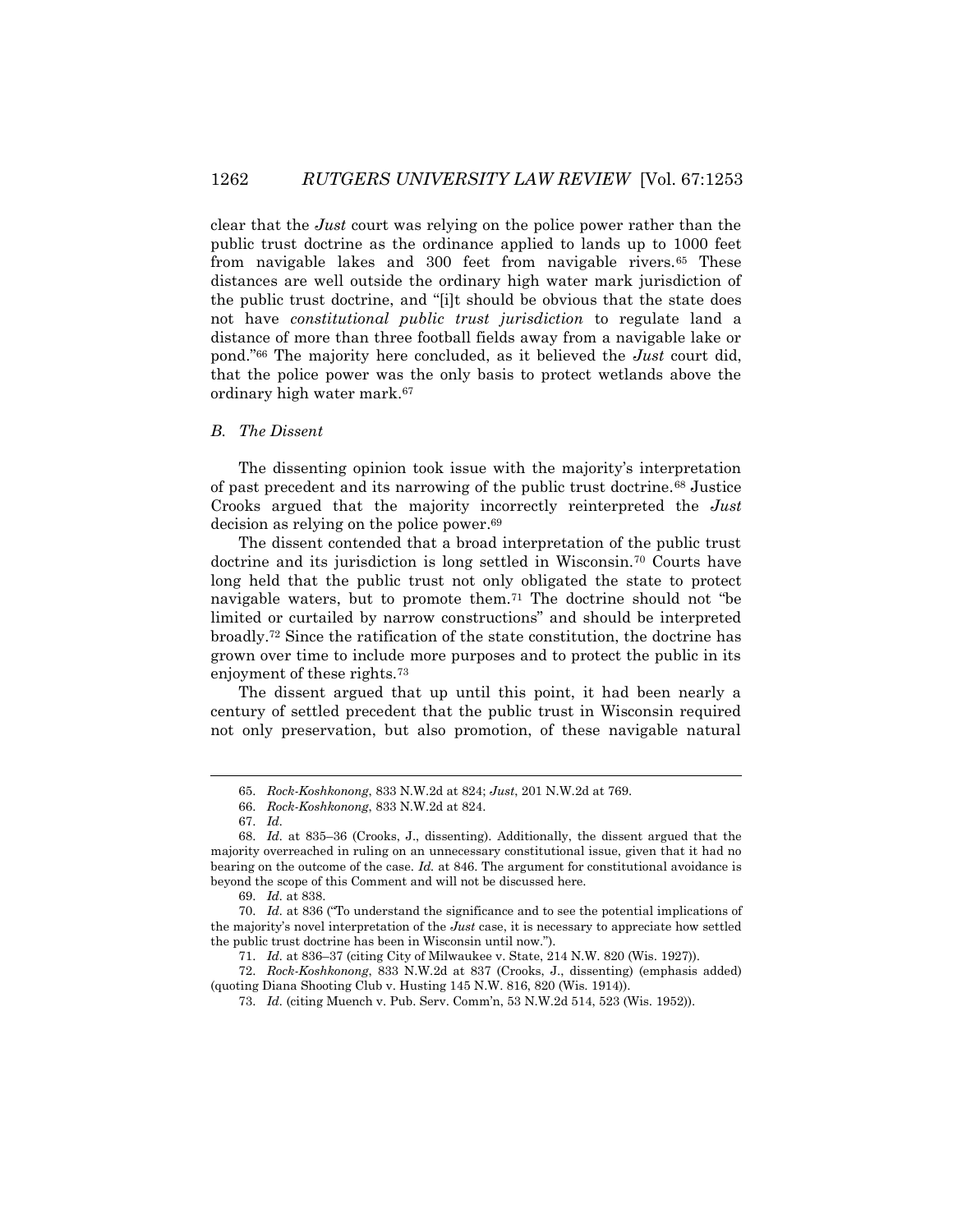resources.<sup>74</sup> The trust was to be interpreted broadly.<sup>75</sup> More recently, the dissent pointed to several cases in which the public trust doctrine had been cited to uphold regulations of land above the ordinary high water mark.<sup>76</sup> The public trust was cited directly in upholding regulations of shoreland zoning and inland groundwater wells in *Just v. Marinette County* and *Lake Beulah Management District v. State Department of Natural Resources*. <sup>77</sup> Both *Just* and *Lake Beulah* dealt with the regulation of non-navigable water but were upheld as direct enforcement of the public trust duties placed on the state. Both opinions cited acknowledged the special relationship between the land being regulated and navigable waterways.<sup>78</sup>

Justice Crooks stated that the majority confused the issue of ownership with the issue of regulation.<sup>79</sup> He indicated that the cases cited by the majority to support its position all dealt with conflicts as to whether water was owned by the state or private citizens.<sup>80</sup> In this regard, the dissent agreed that ownership obviously ends at the ordinary high water mark. According to Justice Crooks, the issue here did not involve ownership, but "only whether the DNR has the authority under the public trust doctrine to consider the impact on those adjacent wetlands consistent with its duties under the public trust doctrine."<sup>81</sup>

l

<sup>74.</sup> "[T]he trust . . . requires the lawmaking body to act in all cases where action is necessary, not only to preserve the trust, but to promote it." *Id.* at 837 (emphasis omitted) (quoting *City of Milwaukee*, 214 N.W. at 830).

<sup>75.</sup> "[The trust] should be interpreted in the broad and beneficent spirit that gave rise to it . . . ." *Id.* (quoting *Diana Shooting Club*, 145 N.W. at 820).

<sup>76.</sup> *Id.* at 837–38.

<sup>77.</sup> Just v. Marinette Cnty., 201 N.W.2d 761 (Wis. 1972) (shoreland zoning); Lake Beulah Mgmt. Dist. v. State Dep't of Natural Res., 799 N.W.2d 73 (Wis. 2011) (groundwater wells).

<sup>78.</sup> "Lands adjacent to or near navigable waters exist in a special relationship to the state. . . . [A]nd [they] are subject to the state public trust powers . . . ." *Just*, 201 N.W.2d at 769. "[T]he legislature has delegated the State's public trust duties to the DNR in the context of its regulation of high capacity wells and their potential effect on navigable waters . . . ." *Lake Beulah*, 799 N.W.2d at 84.

<sup>79.</sup> *Rock-Koshkonong*, 833 N.W.2d at 841 (Crooks, J., dissenting).

<sup>80.</sup> *Id.* The dissent points to *Diana Shooting Club*, which involved an issue of trespass when a hunter was located between the ordinary high water marks of a navigable river. *Id.* at 841 n.6 (citing *Diana Shooting Club*, 145 N.W. at 820).

<sup>81.</sup> *Id.* at 841.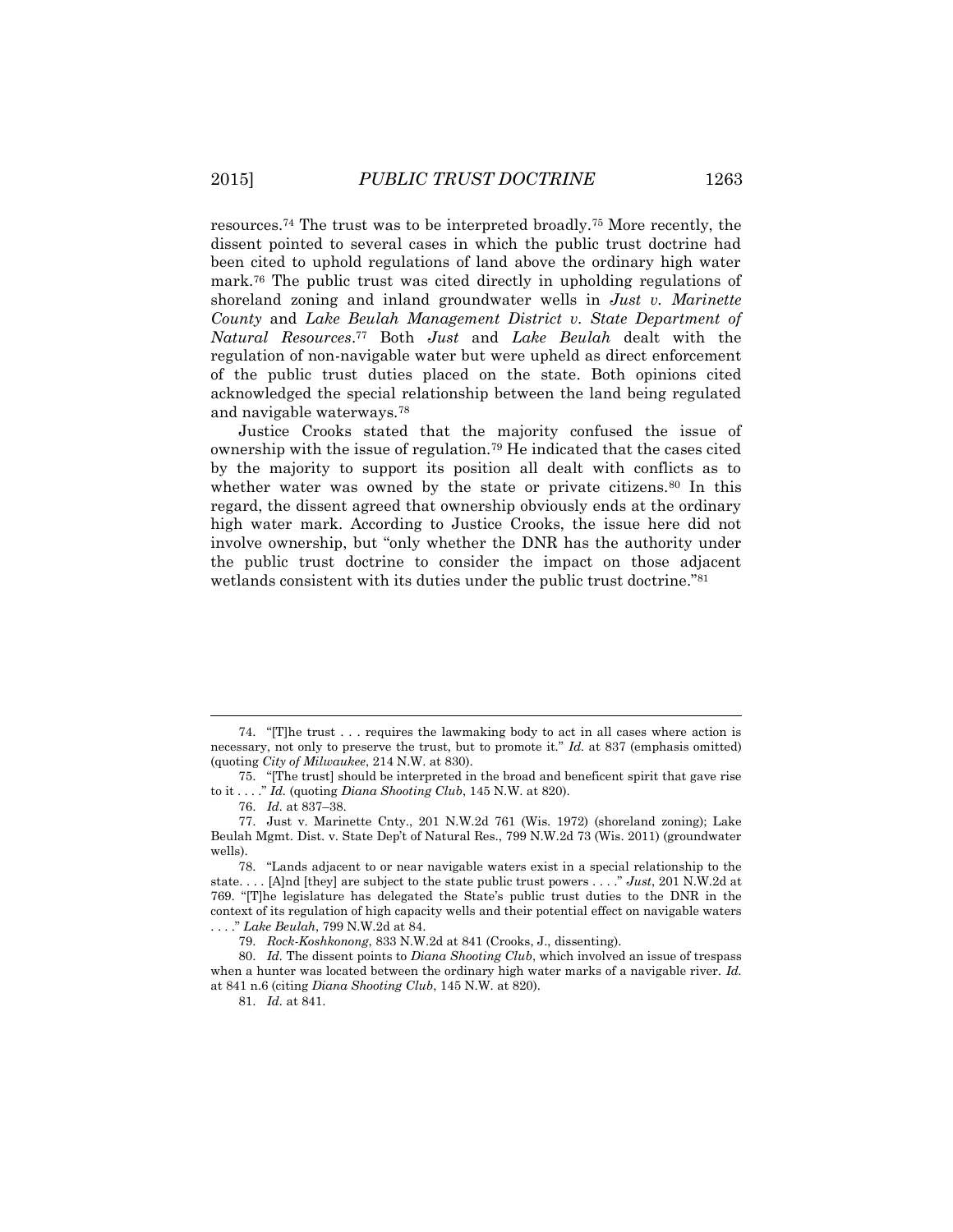#### V. ANALYSIS AND IMPLICATIONS

# *A. Soundness of the Court's Analysis*

The majority in *Rock-Koshkonong* failed to provide a clear and convincing legal justification for its opinion. First, the majority split from a long line of precedent in narrowing the broad mandate of the public trust doctrine. The public trust doctrine had previously been used to uphold various regulations that go beyond the ordinary high water marks. Second, the majority blurred the issue of ownership with regulation, confusing the real issue presented to it. Finally, the distinction and separation of the public trust doctrine and the police power the majority makes in its interpretation of section 31.02 of the Wisconsin Statutes is misleading.

# 1. Narrowing the Broad Mandate

In narrowing the public trust doctrine's power and establishing a bright-line test for its jurisdiction, the majority in *Rock-Koshkonong*  abruptly departed from a century of precedent. As the dissenting opinion points out, the public trust doctrine vests in the state not only a duty to protect navigable waterways, but also a duty to promote them.<sup>82</sup> As far back as 1927, the Wisconsin Supreme Court has stated:

The trust reposed in the state is not a passive trust; it is governmental, active, and administrative. Representing the state in its legislative capacity, the Legislature is fully vested with the power of control and regulation. The equitable title to these submerged lands vests in the public at large, while the legal title vests in the state, restricted only by the trust, and the trust, being both active and administrative, requires the lawmaking body to act in all cases where action is necessary, not only to preserve the trust, but to promote it.<sup>83</sup>

Because of this affirmative duty placed on the legislature (and the DNR),<sup>84</sup> Wisconsin courts have established a long line of precedent that

<sup>82.</sup> *Id.* at 836.

<sup>83.</sup> City of Milwaukee v. State, 214 N.W. 820, 830 (Wis. 1927).

<sup>84.</sup> Though it is primarily the state's duty, in furtherance of its affirmative obligations as trustee, the legislature delegated substantial authority to the DNR over matters of water management. The DNR's duties are comprehensive and its role in protecting the trust is dominant. Lake Beulah Mgmt. Dist. v. State Dep't of Natural Res.,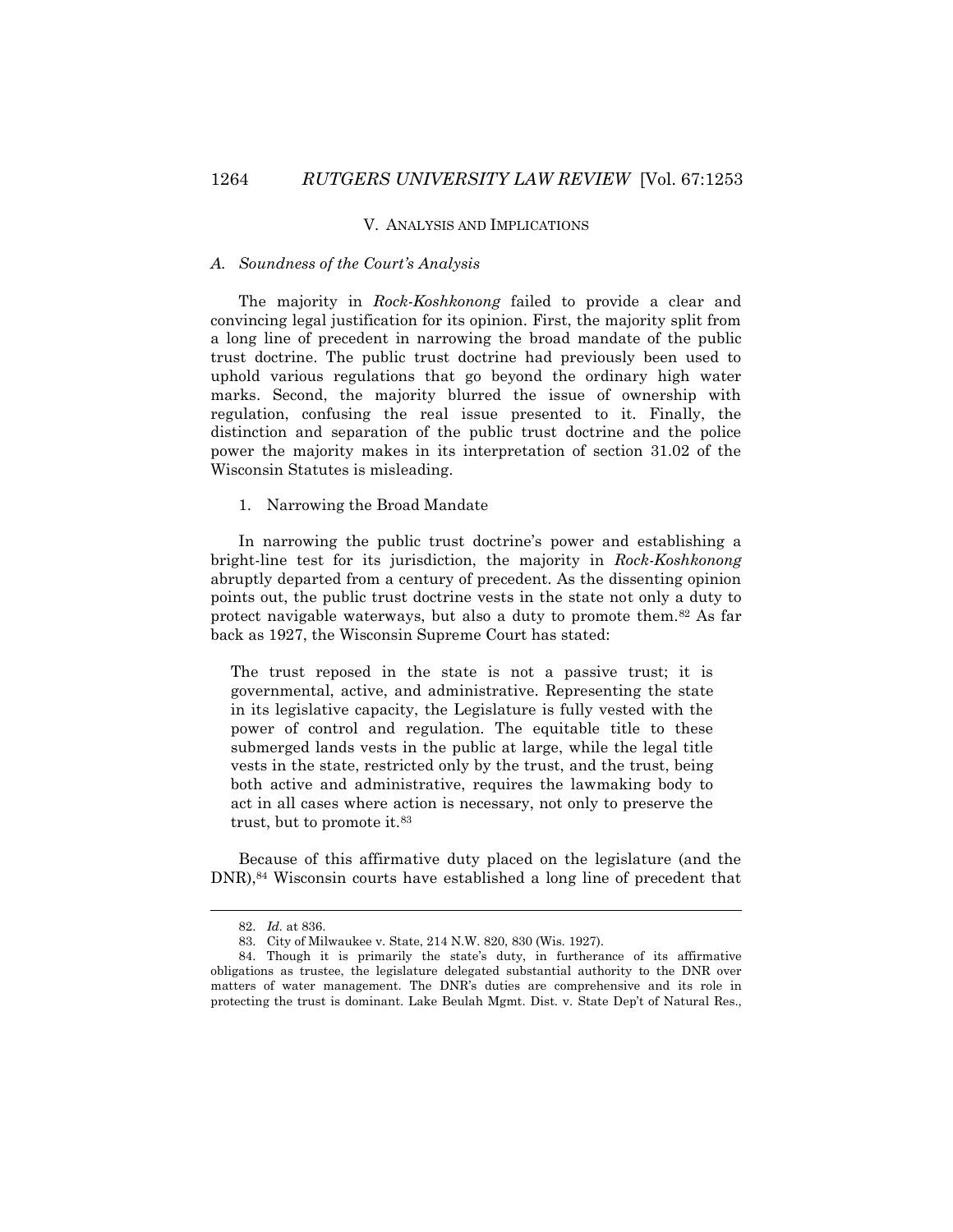holds that the public trust doctrine is meant to be construed broadly.<sup>85</sup> As such, the doctrine has steadily expanded to meet the needs of the increasingly modern world. The expansion has grown in both the definitions of navigability<sup>86</sup> and the scope of authority granted to the DNR to protect the trust.<sup>87</sup>

Along these lines, the Wisconsin Supreme Court has long held that the legislature and DNR have broad authority under the public trust doctrine. As the dissent correctly notes, the court has unanimously upheld the public trust doctrine's expansion to non-navigable water that directly impacts navigable waterways in recent years.

The majority's interpretation of the state's public trust jurisdiction is inconsistent with these past decisions. The bright-line test narrows the affirmative duty and is conflicting with the clear mandate from a century of precedent to construe the trust obligations broadly and to promote and protect the waterways. While a bright-line test may have an advantage in being readily ascertainable, it also significantly limits the protections that the state can enforce—or has a *duty* to enforce—under the public trust power.<sup>88</sup>

This bright-line test also ignores contemporary scientific knowledge of ecosystems. The initial findings in the ALJ decision clearly show that the considerations of the wetlands were all rooted in the protection of the navigable waterway. As the court in *Just* noted, "[t]his is not a case of an isolated swamp unrelated to a navigable lake or stream, the change of which would cause no harm to public rights."<sup>89</sup> Wetlands provide critical

87. *See generally*, Scanlan, *supra* note 28, at 131–35.

88. Kilbert, *supra* note 27, at 41–42 (discussing the advantages and disadvantages of a bright-line public trust doctrine test at the ordinary high water mark).

89. Just v. Marinette Cnty., 201 N.W.2d 761, 769 (Wis. 1972).

l

<sup>799</sup> N.W.2d 73, 84 (Wis. 2011) (quoting Wis.'s Envtl. Decade, Inc. v. Dep't of Natural Res., 271 N.W.2d 69, 73 (Wis. 1978)).

<sup>85.</sup> *E.g.*, *Diana Shooting Club*, 145 N.W. at 820 (stating the public trust should be "interpreted in the broad and beneficent spirit that gave rise to it in order that the people may fully enjoy the intended benefits").

<sup>86.</sup> Navigability was first tested solely by the waterway's ability to float logs commercially. The requirements were increasingly relaxed until its current definition, which requires only that on a regularly recurring basis the waterway is capable of floating any boat of the shallowest draft used for recreational purposes. The expansion of navigability in these ways affected not only the number of waterways that fell under public trust jurisdiction, but also the different recreational and aesthetic interests that the public had in them. Hunting, swimming, and scenic beauty are all recognized interests in navigable waterways. For a more in-depth examination of the expansion of navigability in Wisconsin public trust doctrine case law, see Quick, *supra* note 30, at 106–09.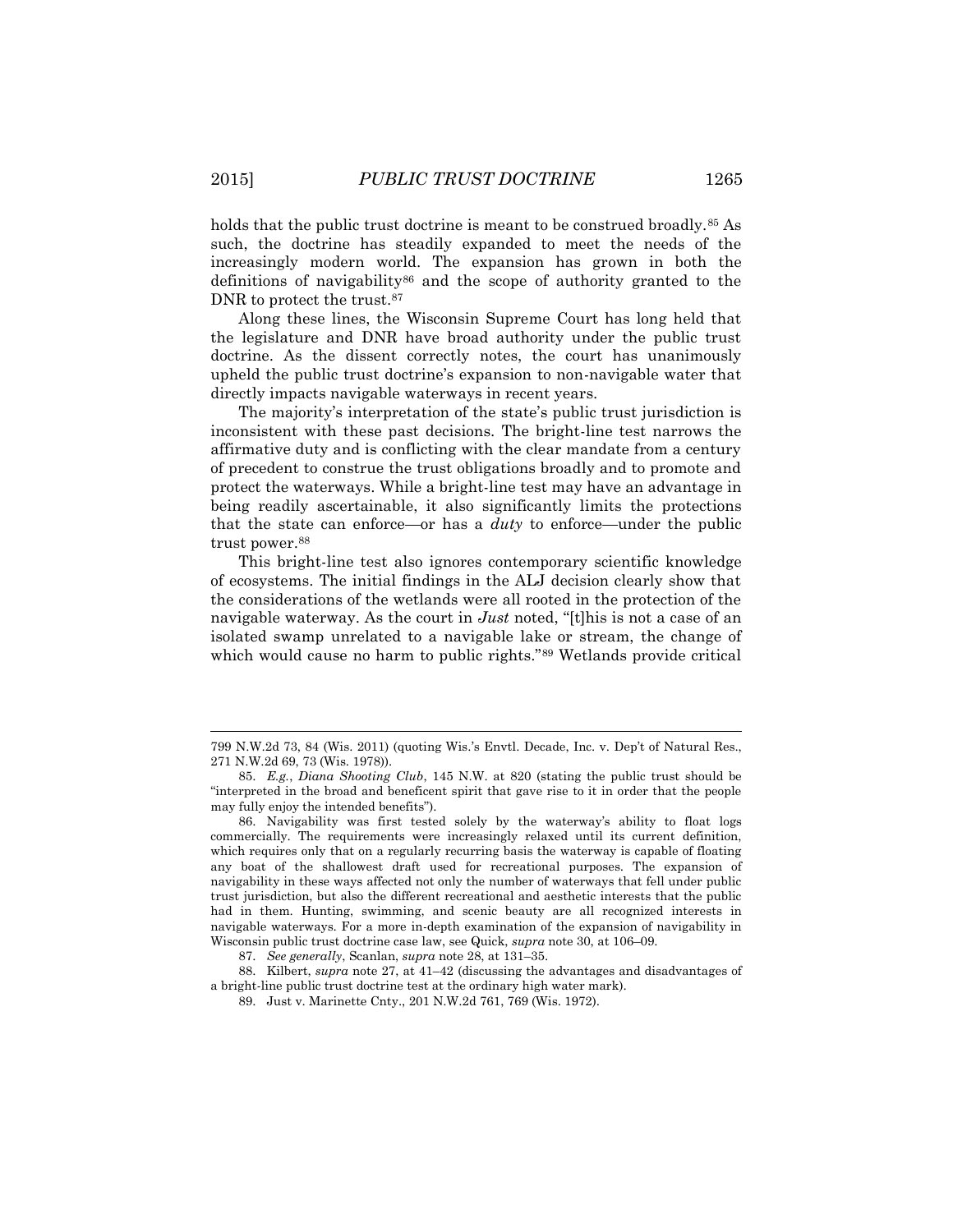protections to navigable waters and improve water quality.<sup>90</sup> They also provide habitats and breeding grounds for wildlife that are hunted and enjoyed on navigable waterways.<sup>91</sup> In order to properly protect the navigable waters of the state—as the DNR is constitutionally mandated to do—it must be allowed to consider impacts on the wetlands that bear such a direct impact on the waterway itself.

# 2. Ownership versus Regulation

The majority opinion seems to confuse the issue of trust ownership with regulations made in discharging public trust duties. The DNR was not claiming ownership of the non-navigable wetlands or attempting to hold them in trust. It was instead using its power to regulate lands above the ordinary high water mark in discharging its public trust doctrine duties.<sup>92</sup> As discussed above, this power has been widely accepted by Wisconsin courts.<sup>93</sup> The DNR was well within its constitutional authority to examine the impact that changes in the adjacent wetlands would have on the navigable waterway because while not owned by the state in trust, "[l]ands adjacent to or near navigable waters exist in a special relationship to the state . . . and are subject to the state public trust powers."<sup>94</sup> Adjacent wetlands, while not owned by the state in trust, fall well within the public trust jurisdiction for regulation because of their special relationship with the navigable waters.

 $\overline{a}$ 

93. See *supra* Part V.A.1 for discussion of *Lake Beulah* and *Just* cases.

<sup>90.</sup> *See* Joint Brief for Clean Wisconsin et al. as Amici Curiae Supporting Respondents at 3–4, Rock-Koshkonong Lake Dist. v. State Dep't of Natural Res., 833 N.W.2d 800 (Wis. 2013) (No. 2008-AP-1523), 2012 WL 2050349, at \*3–4.

<sup>91.</sup> *Id.* at \*4.

<sup>92.</sup> The majority's confusion is apparent in its statement "[e]liminating the element of 'navigability' from the public trust doctrine would remove one of the prerequisites for the DNR's *constitutional basis* for regulating and controlling water and land." *Rock-Koshkonong*, 833 N.W.2d at 818. In a footnote to this statement, the majority stated that they had previously rejected theories that extend the public trust doctrine beyond the ordinary high water mark. *Id.* at 818 n.29. The court's discussion here is indicative of their confusion over ownership and regulation. The court selectively quotes *DeGayner & Co. v. State Dep't of Natural Res.*, 236 N.W.2d 217 (Wis. 1975) in support of their reasoning. In *DeGayner*, the Wisconsin Supreme Court rejected a theory proffered by an amicus brief that suggested that a tributary to the Namekagon River should be found navigable as a matter of law because the flow of water from the tributary was important to the Namekagon's water quality and wildlife. 236 N.W.2d at 223. The *DeGayner* court rightly rejected this theory, noting it could be carried to ridiculous extremes, allowing nearly any flowing water to be held navigable (i.e., owned by the state in trust). *Id.* The difference is that the amicus was pushing for *trust ownership* of the tributary due to its relation to the Namekagon River, a much more expansive theory than the one advanced here—regulation pursuant to public trust duty to promote and protect navigable waters.

<sup>94.</sup> *Just*, 201 N.W.2d at 769.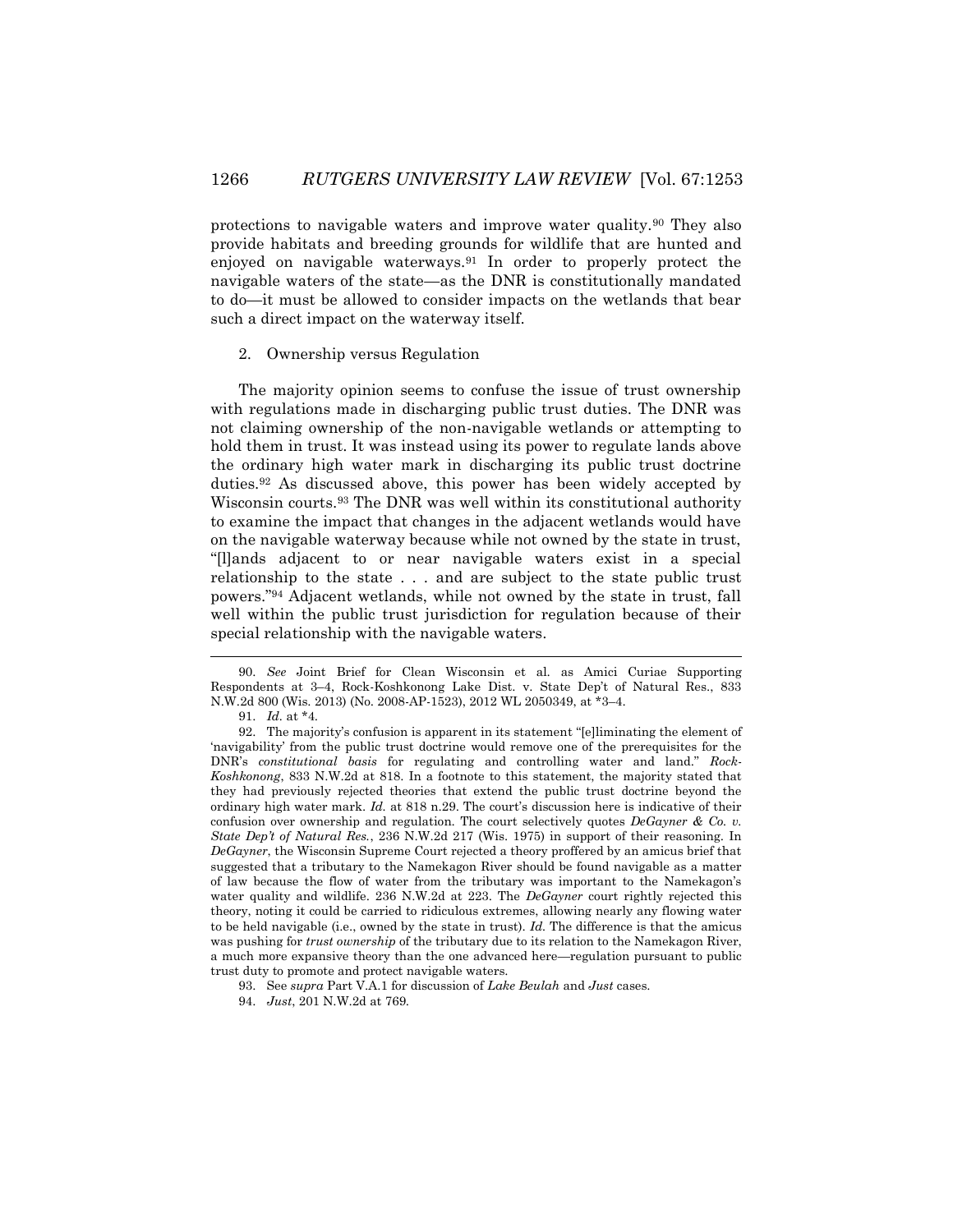#### 3. Public Trust versus Police Power

The majority's distinction between the public trust and police power authority in section 31.02(1) of the Wisconsin Statutes is misleading and a product of its own narrowing of the public trust.<sup>95</sup> The majority determines from the word "or" that the DNR would rely exclusively on the police power for regulations above the ordinary high water marks and on the public trust doctrine for regulations below them.<sup>96</sup> The argument over the two sources of power is only relevant if adopting the majority's improperly narrow construction of the public trust doctrine. It is clear that in considering the possible effects that raising the water level would have on the wetlands, the DNR was evaluating how those changes would affect the navigable waters themselves.<sup>97</sup> Under the broader interpretation of the public trust doctrine utilized by the courts until now, this fits squarely into the public trust jurisdiction. As such, whether or not they also had authority to do so under an additional, broader source of power is not particularly relevant or necessary to discuss under the broader public trust standard.

Moreover, the majority's implied position that the police power and public trust doctrine are separate and distinct sources of power is misplaced. The cases the majority cites in support do not discuss the police power and public trust as two mutually exclusive sources of power.<sup>98</sup> Additionally, the two doctrines are closely related and are often utilized together in environmental or zoning legislation.<sup>99</sup> The state police power is considerably broader than the public trust doctrine, as the former is rooted in the general welfare while the latter is rooted only in the protection of navigable waters. The fact that state action could be justified under the broad police power does not preclude it from also being justified under the much narrower (and constitutionally based)

<sup>95.</sup> In order to square its holding with precedent that upheld regulations above the ordinary high water mark, the majority concluded that these prior decisions must have been relying *solely* on the police power. *See Rock-Koshkonong*, 833 N.W.2d at 823–24.

<sup>96.</sup> See *supra* note 41, for the exact language of section 31.02 of the Wisconsin Statutes.

<sup>97.</sup> See *supra* notes 12–14 and accompanying text, for the ALJ factual findings.

<sup>98.</sup> *See* Wis. Power & Light Co. v. Pub. Serv. Comm'n, 92 N.W.2d 241, 245 ("The commission *acted to protect public rights in the navigable waters* involved, to promote safety, and to protect property, *all of which* involve subjects covered by the police power of the state." (emphasis added)); *Just*, 201 N.W.2d at 768 (stating that while regulations to prevent pollution and protect waterways are valid police power enactments, they also fall under the active public trust duty to protect and preserve those waters).

<sup>99.</sup> *See generally* Donna J. Patalano, *Police Power and the Public Trust: Prescriptive Zoning Through the Conflation of Two Ancient Doctrines*, 28 B.C. ENVTL. AFF. L. REV. 683 (2000).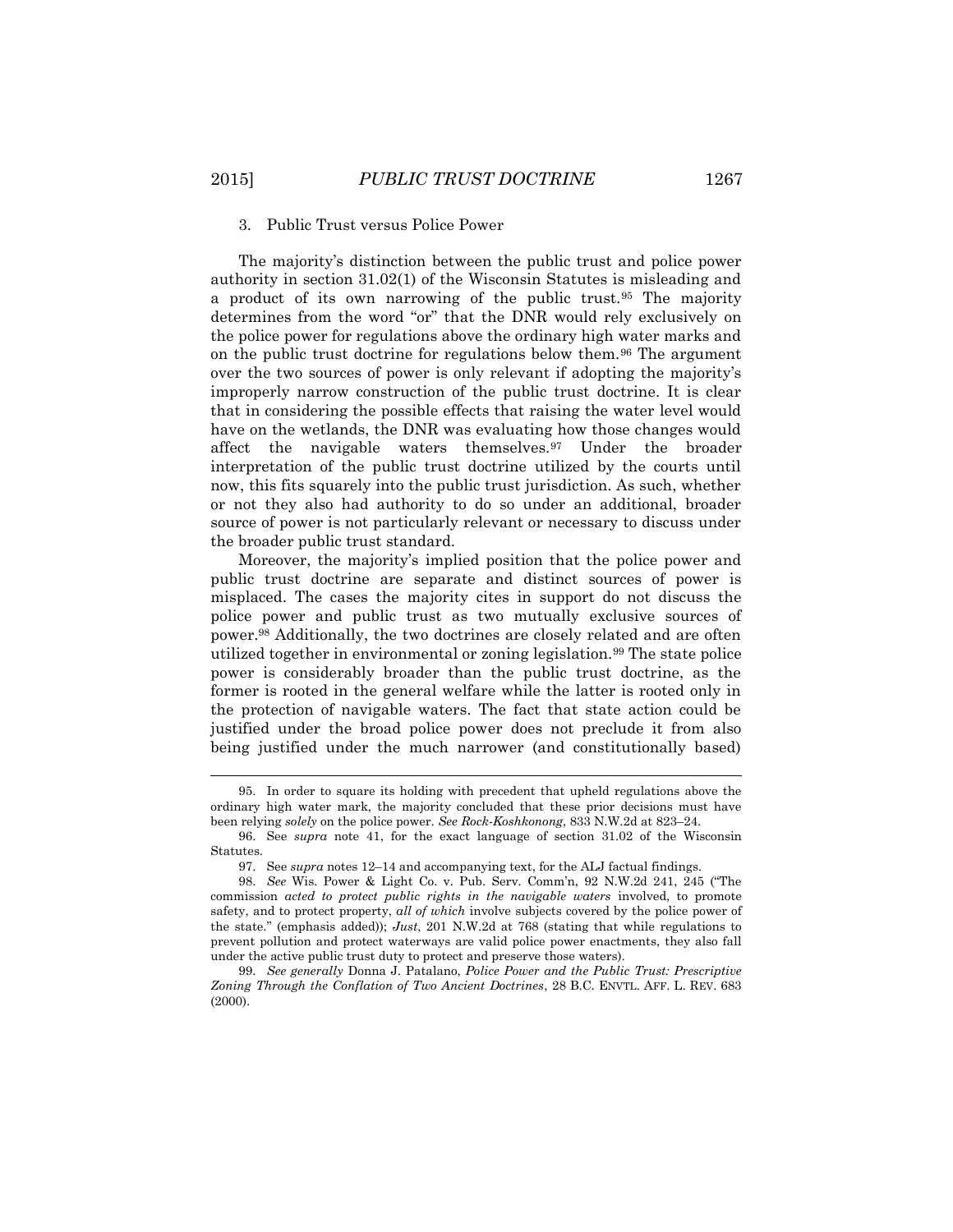public trust doctrine. The majority's distinction is not dispositive of the issue and is misleading.

# 4. Implications

 $\overline{a}$ 

The decision could potentially cause a dramatic shift in Wisconsin's public trust jurisprudence. It may seem that because the DNR was able to extend its regulatory power to the wetlands through the police power, the decision will have little effect. But the majority has narrowed the use of the public trust to land between the ordinary high water marks. As such, any regulation that goes beyond this bright line must be pursuant to a statutorily granted use of the police power. This has two implications.

First, the use of the police power is subject to legislative enactments and modifications. The dissent correctly notes that, notwithstanding DNR authority under the police power to regulate these wetlands, the majority transformed "what was an affirmative duty on the state as trustee into a right to regulate when the legislature chooses to do so, allowing the state to ignore its duty with respect to things that impact navigable waters but are not physically located between the ordinary high water marks."<sup>100</sup> In essence, what the DNR thought was a constitutional duty to act is now suddenly only a regulation that can be changed at any time by the legislature. This change cannot be overstated, as recent scholarship has indicated that the DNR has been hindered by statutory changes, political favoritism, and legislative pressure.<sup>101</sup> The legislature has attempted to change and limit the DNR's jurisdiction through statutory acts.<sup>102</sup> Political favoritism is widely recognized by

<sup>100.</sup> *Rock-Koshkonong*, 833 N.W.2d at 840 n.3 (Crooks, J., dissenting); *see also* Kilbert, *supra* note 27, at 42. In discussing the use of the police power rather than the public trust doctrine, Kilbert notes, "[p]erhaps even more importantly, the state has no *duty*  to regulate private use of the shores pursuant to its police powers, and without the public trust doctrine, the public is left with little recourse where the state fails to protect the shores from private or state actions." Kilbert, *supra* note 27, at 42.

<sup>101.</sup> *See generally* Scanlan, *supra* note 28, at 146–86. In section II of her article, Scanlan notes that in recent years the DNR has been considerably affected by the political branches of the state government. Through a number of interviews with the DNR water specialists and other personnel, Scanlan highlights the various changes that have limited the DNR's power and pressured more lenient enforcement mechanisms.

<sup>102.</sup> *Id.* at 161–63 (discussing the passage of Act 118 as one of several examples). Act 118 reduced the DNR's jurisdiction over grading projects on the banks of navigable waters and allowed for a number of exceptions and generalized permits. *Id.* at 161. Scanlan notes that the Department of Administration Secretary, rather than the DNR, was mostly involved in negotiations leading to the passage of the Act. One interviewee stated that the Department "did not know what the public trust doctrine was and wasn't willing to ask for advice." *Id.* at 162.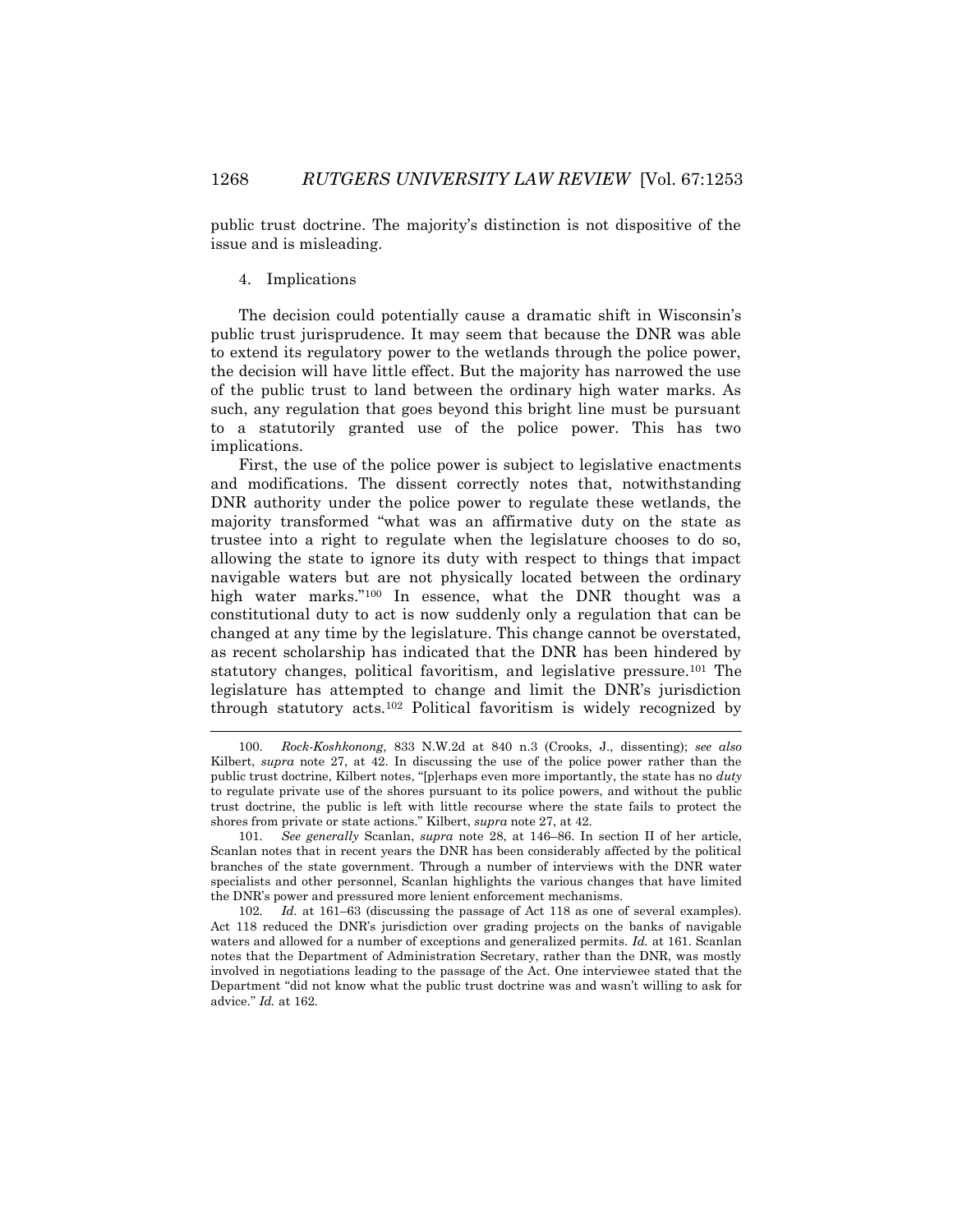DNR water specialists; the vast majority of specialists acknowledge being contacted by a state legislator on behalf of a constituent private riparian.<sup>103</sup> When it was initially created, the DNR was run by a Natural Resources Board and was fairly insulated from politics.<sup>104</sup> But in 1995, an effort to "streamline government" made the secretary of the DNR a governor-appointed and -controlled position and virtually eliminated the Public Intervenor's Office.<sup>105</sup> Needless to say, upper management of the DNR has been much more easily swayed by political pressures since.<sup>106</sup> Against this backdrop, the DNR will be ill-equipped to promote and protect the public trust moving forward without a constitutional mandate to rely on.

Second, as the majority opines, unlike the public trust doctrine, the police power is subject to a balancing of interests test and constitutional takings analysis.<sup>107</sup> Opening up these regulations and DNR decisions to a takings analysis where they previously were insulated could undermine the entire environmental protection scheme. This increased cost could make many environmental regulations infeasible and too costly. The regulations upheld in *Just* and *Lake Beulah* pursuant to the public trust,

 $\overline{a}$ 

105. Sinykin, *supra* note 32, at 664. The Public Intervenor's Office was also created in 1967 to protect public rights in natural resources and ensure fair play and due process for environmental concerns. *Id.* at 645. After the 1995 budget "streamlining" the office was cut to one attorney with no secretarial support and was deprived of its authority to sue on behalf of Wisconsin's citizenry. *Id.* at 664.

106. Scanlan, s*upra* note 28, at 179–86. One water specialist interviewed by Scanlan stated that permit applicants know they "should contact the Governor because that will get a response." *Id.* at 179–80. Another interviewee stated, "I have worked through four secretaries and four governors, and things have changed radically since I started. We're no longer doing any training. We're no longer meeting. We are asked to give input after upper management has already made a decision. And political interference is now commonplace." *Id.* at 175.

107. Rock-Koshkonong Lake Dist. v. State Dep't of Natural Res., 833 N.W.2d 800, 824 (Wis. 2013). The general police power has always been subject to takings analysis. The exact relationship between takings and the public trust doctrine, however, is beyond the scope of this Comment. For an in-depth discussion of the public trust doctrine and the Takings Clause, especially after *Lucas v. South Carolina Costal Council*, 505 U.S. 1003 (1992), see Richard M. Frank, *The Public Trust Doctrine: Assessing Its Recent Past & Charting Its Future*, 45 U.C. DAVIS L. REV. 665, 681–84 (2011) and Joseph L. Sax, *Property Rights and the Economy of Nature: Understanding* Lucas v. South Carolina Costal Council, 45 STAN. L. REV. 1433, 1437–40 (1993).

<sup>103.</sup> *Id.* at 177–79.

<sup>104.</sup> *Id.* at 180. The former Wisconsin Public Intervenor, in discussing the theory behind appointment by the Natural Resources Board rather than the Governor's administration, stated "natural resources were so important to citizens that they needed to be treated differently. We needed to create a check and balance system that separated DNR decisions from immediate political concerns of the moment." *Id.* The Natural Resource Board was an independent citizen committee composed of citizens appointed to six-year terms. Sinykin, *supra* note 32, at 664.